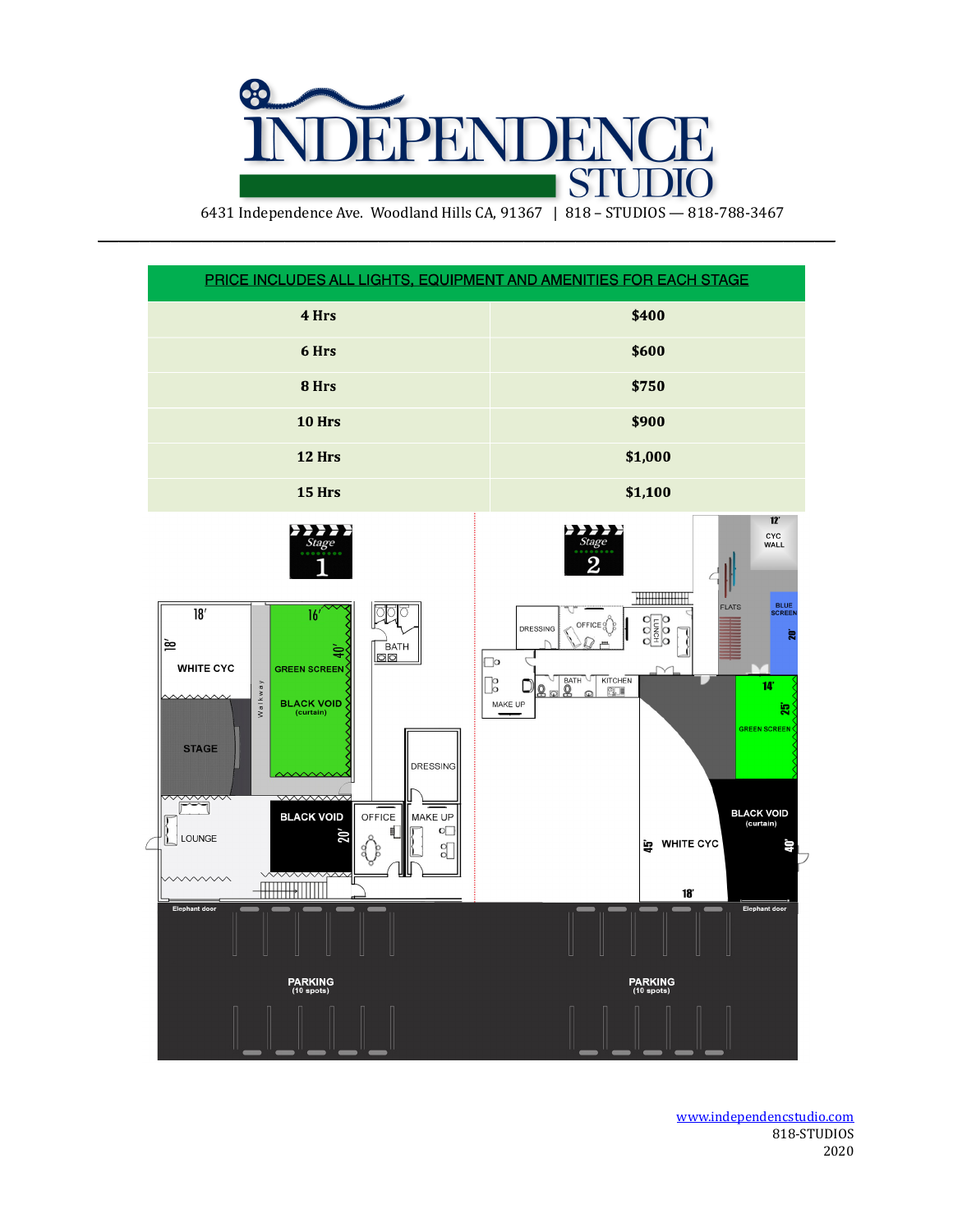## **LIGHTS & ELECTRICAL**

| STAGE 1                            | STAGE 2                     |
|------------------------------------|-----------------------------|
| (2) KinoFlo 4 Bank                 | (2) KinoFlo Image 80        |
| 1K Fresnel Tungsten                | 1K Fresnel Tungsten         |
| 2K Fresnel Tungsten                | 2K Fresnel Tungsten         |
| 5K Fresnel Tungsten                | 5K Fresnel Tungsten         |
| 1K Soft Boxes                      | 1K Soft Boxes               |
| Parcans                            | Parcans                     |
| (3) 60 Amp Bates Connector         | (3) 60 Amp Bates Connector  |
| (3) 60 Amp Bates Gang Box          | (1) 100 Amp Bates Connector |
| Audio Playback System              | (3) 60 Amp Bates Gang Box   |
| <b>Chauvet Showxpress Software</b> | Audio Playback System       |
| Antari ICE-101 Low Fog Machine     | Fog Machine                 |

| <b>GRIP</b>                                                                                                                           |                                                                                                                                                                 |  |
|---------------------------------------------------------------------------------------------------------------------------------------|-----------------------------------------------------------------------------------------------------------------------------------------------------------------|--|
| STAGE 1                                                                                                                               | STAGE 2                                                                                                                                                         |  |
| (8) C Stands<br>٠<br>Pony Clamps<br>Tripod<br>(5) 25 ft Extension Cords<br>(2) 25 ft Bates Cable<br>Apple Boxes<br>Sand Bags<br>Flags | (8) C Stands<br>$\bullet$<br>Pony Clamps<br>٠<br>Tripod<br>(5) 25 ft Extension Cords<br>(2) 25 ft Bates Cable<br>Apple Boxes<br>Sand Bags<br>$\bullet$<br>Flags |  |